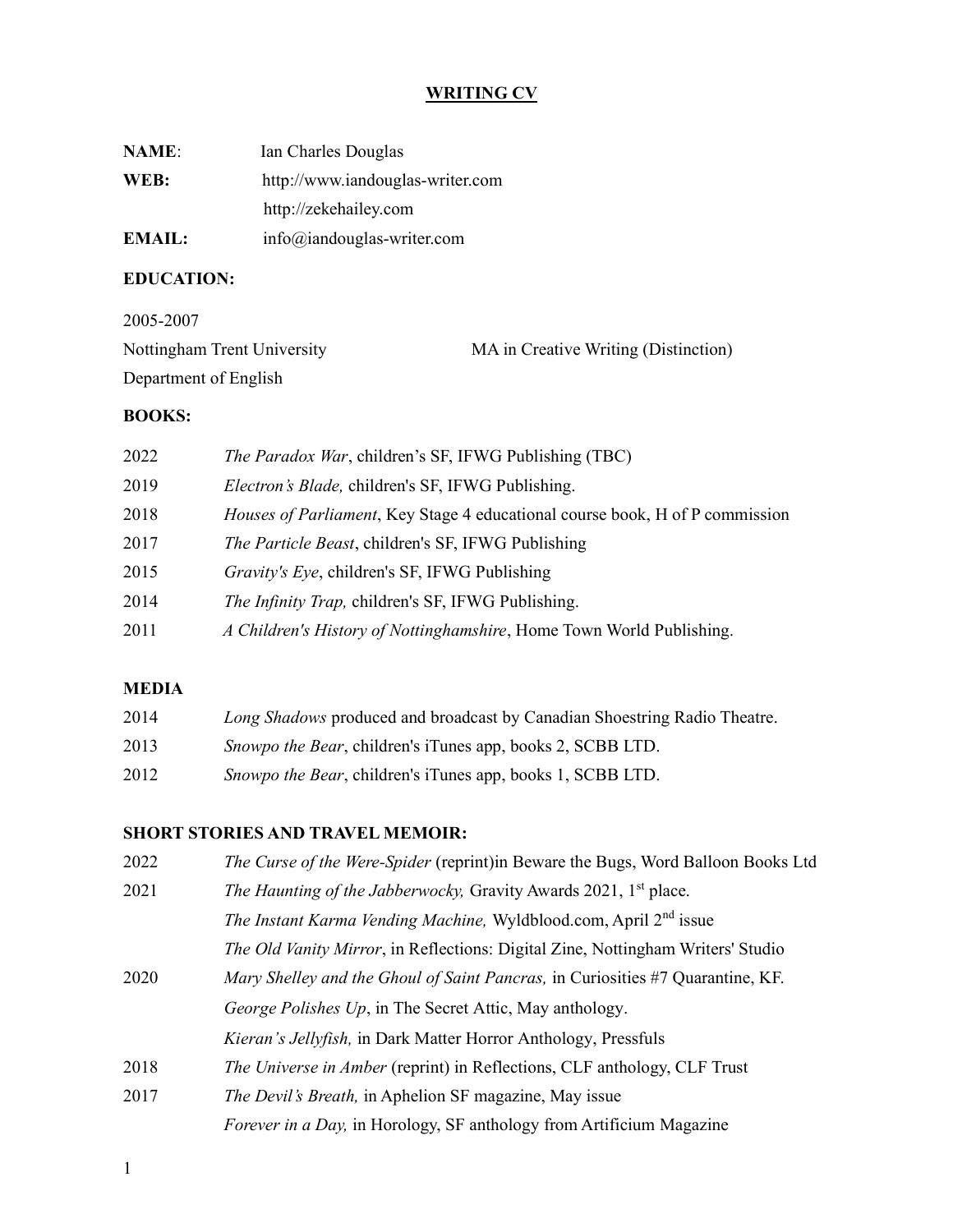|      | A Coconut with Three Candles, in the Roam Alone travel anthology, Bradt Travel.                                 |
|------|-----------------------------------------------------------------------------------------------------------------|
| 2016 | The Plain of Scars, in Lucifer Magazine,                                                                        |
|      | Rattus Erectus, in Iris Wildthyme's steampunk anthology, Obverse press                                          |
| 2015 | Petra, in the Audio Arcadia anthology, Audio Arcadia                                                            |
|      | Just Going Outside, Nottingham Evening Post, reprint.                                                           |
| 2014 | Dead in The Water, in To End All Wars graphic anthology, Soaring Penguin Press                                  |
|      | (Nominated for 2 Eisner Awards)                                                                                 |
|      | Curse of the Were-Spider, in Totally Amazing Spider Tales, RM Jones Press.                                      |
|      | The Minotaurs, in Nebula's Rift SF magazine, Issue Feb 2014                                                     |
|      | The Chase to Fortune Island, commission for Amadeus.com                                                         |
|      | <i>Just Going Outside</i> , prize-winner on Billboard Fiction for November                                      |
| 2013 | The Man with the Horse's Ears premiered at the Lady Bay Children's book festival.                               |
|      | A Night at the Agra Caterers shortlisted by the Independent on Sunday's travel                                  |
|      | writing competition                                                                                             |
| 2012 | <i>The Universe in Amber</i> , (2 <sup>nd</sup> place competition winner) Meridian Writing Quarterly.           |
| 2011 | The Grak Murders, The Opinion Guy, Issue 30.                                                                    |
| 2010 | Mcfinity, in the launch issue of The Speculators, Alt.con                                                       |
| 2009 | Making Grampie, broadcast online at shortstoryradio.com.                                                        |
| 2008 | Pythons and Cornflakes, in Oriental Tales - Travel writing Anthology<br>Simulacrum Press Publishers.            |
|      | The Croc at Coopers Rock, in Making Changes, Anthology of children's short<br>stories, Bridge House Publishing. |
| 2007 | Death in the Chat Room and various poetry, Three D 07: Anthology of Nottingham                                  |
|      | writing, Launderette Books Ltd.                                                                                 |
| 2006 | Beer and Bombs and various poetry, Three D 06: Anthology of Nottingham writing                                  |
|      | Launderette Books Ltd.                                                                                          |

# SELECTED COMMISSIONS AND REVIEWS:

| 2021-2022     | Storywriter with Eduland.com (14 stories published in China)                          |
|---------------|---------------------------------------------------------------------------------------|
| 2019          | 2 app chat tales <i>The Anniversary</i> and <i>No Show</i> , ghost written.           |
| 2016          | Novel and character creation, for Maxitech Media Ltd                                  |
| 2012          | <i>Mercia</i> , MMORG fantasy game, contributing writer for Lockwood/Outso Publishing |
| 2011-2020     | Theatre Critic and book reviewer for Left Lion magazine.                              |
| 2012          | Modern Childhood Exhibition, contributing writer for the Museum of Childhood.         |
| 2010-2011     | Children's book reviewer for Carousel Magazine.                                       |
| 2010-2011     | Content writer for Search Science                                                     |
| $2001 - 2005$ | Thailand Timeout Magazine, contributing editor, numerous features and reviews.        |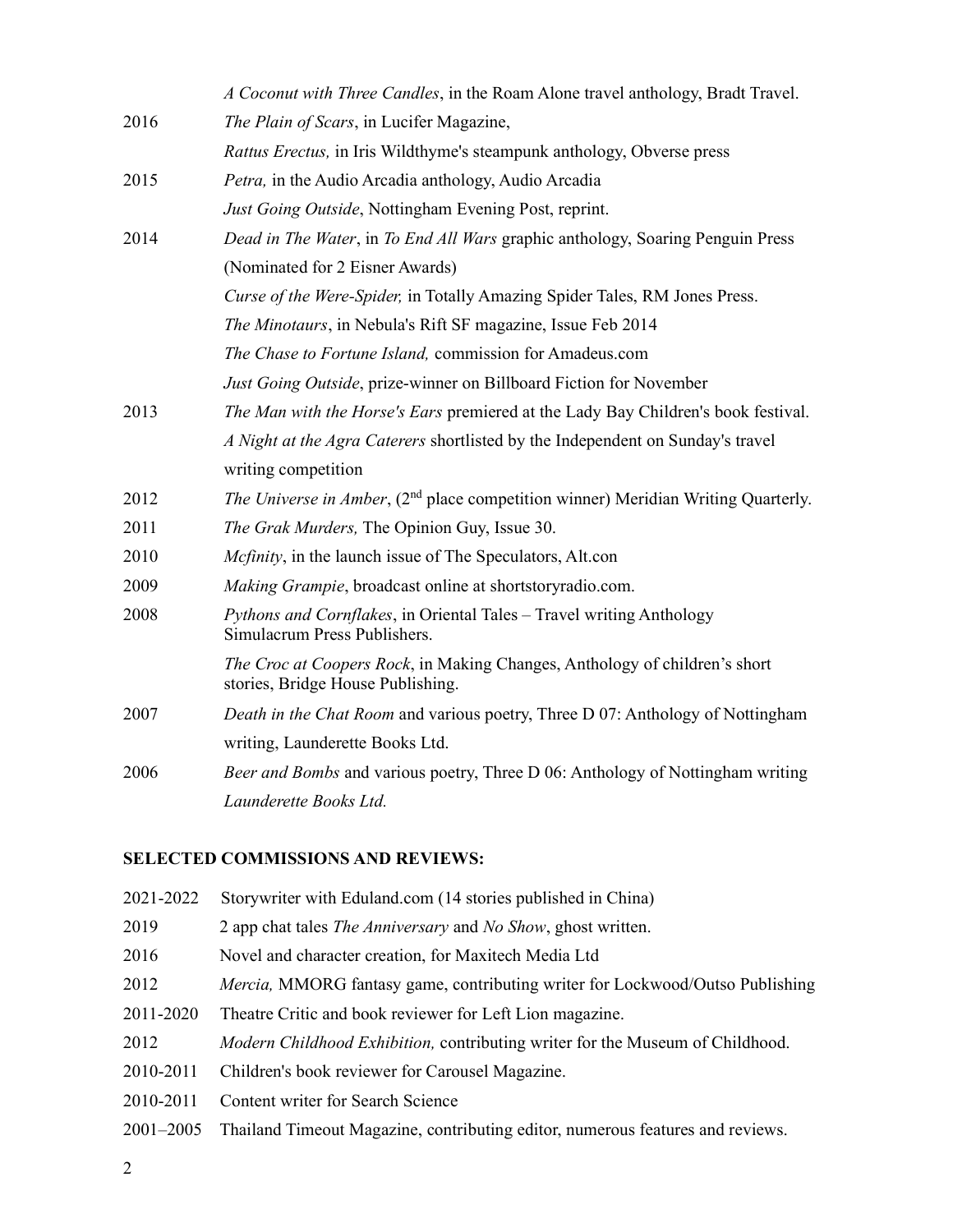- 2002-2005 Bangkok Post Newspaper, feature writer, cover features for the education section.
- 2001- 2005 Freelance articles and reviews published in numerous magazines and web sites.

#### LIVE PERFORMANCE:

2011-2017 The History Roadshow, children's history presentations, with storytelling, games and quizzes. 30 schools and festivals visited to date.

### OTHER:

| 2022    | Teaching creative writing courses at the NWS                                                |
|---------|---------------------------------------------------------------------------------------------|
|         | NWS mentor to emerging writers                                                              |
|         | The Lost Treasures of Phibonak: collaboration with visual artist at Lakeside Gallery,       |
|         | Nottingham University                                                                       |
| 2020    | Teaching creative writing courses at the NWS                                                |
|         | NWS mentor to emerging writers                                                              |
| 2019    | Malta Literacy Agency's Festival of Literary Stars (creative workshops for ages 12-13)      |
|         | Teaching creative writing courses at the NWS                                                |
|         | NWS mentor to emerging writers                                                              |
| 2018    | Teaching creative writing courses in speculative fiction at WEA and NWS                     |
| 2017    | Ambassador for Achievement for All's 10 Million Minutes literacy UK campaign                |
|         | Teaching creative writing courses at the NWS                                                |
| 2016    | Rushcliffe School's Alliance's creative writing guest author                                |
|         | 2015-2020 Arnold Book Club tutor, WEA                                                       |
| 2015    | Disney Storytelling research project researcher                                             |
|         | NWS mentor to emerging writers                                                              |
|         | The Million Minutes reading challenge's Nottingham ambassador                               |
|         | Teaching creative writing courses at the NWS                                                |
| 2014    | Teaching creative writing courses at the NWS                                                |
| 2012/13 | Steering committee member/Press Officer for 2013 Nottingham Festival of Words.              |
| 2012    | Teaching <i>Writing Reviews for Publication</i> at the NWS, May 9 <sup>th</sup> for 5 weeks |
| 2009    | Awarded grant for the Arvon one-week intensive Theatre Writing Course.                      |
|         | Second place in the Red Ladder 'write a play' competition.                                  |
| 2008    | Making Grampie wins first prize in the first Radio Short Story competition.                 |
|         | <i>The Infinity Trap</i> short-listed in the 'Adventures in Fiction' apprenticeship         |
|         | and a winner in the Derbyshire County Council 'Free Read Contest'.                          |
| 2007    | Volunteer mentor in the Manbooker Young Writers Competition.                                |
| 2006    | Short listed in the Academy of Children's Writers short story competition.                  |

3